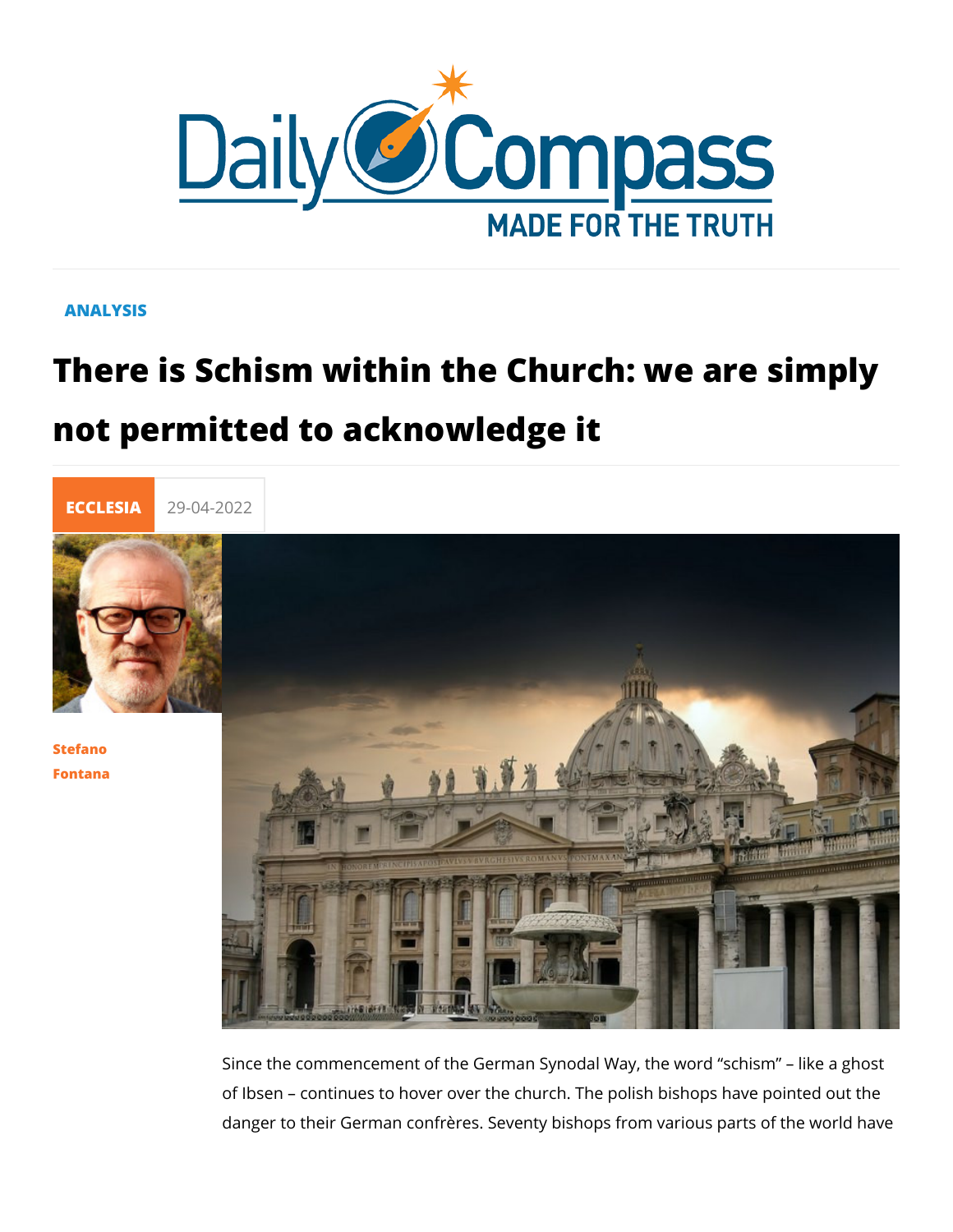penned an open letter, warning them. Various cardinals – even the moderate ones such as Koch – have pointed out the precipice towards which the Germans are directing themselves. But neither Cardinal Marx nor the President of the Bishops of Germany, Bätzing, are giving any indication of being willing to accept those invitations to prudence. The first individuals affirmed that the Catechism is not written in stone, the second individual mentioned has accused those concerned bishops of wishing to hide cases of abuse which the German Synod intends to face and resolve.

**Before this image of disintegration, one might ask whether or not a schism were inevitable.** The principal question with regard to this matter seems to be the following: does the Official Church still possess the theological notions which would permit it to face this disruptive entanglement, or rather has it lost those categories capable of understanding the problem and outlining a solution? Is there a mutual understanding of what a schism actually is? At this moment in time, is there a shared vision of why it is fundamental to avoid such rupture, as well as to whom the Church should turn for decisive intervention when the danger is imminent?

**The main concern of most people involved i**s not so much the risk of schism, as the perception that the theological and ecclesiastic framework for facing the problem is threadbare and has lost all but its vaguest, most imprecise outlines. Which is a prelude to systemic stagnation and the fatalistic tendency to allow events to unfold as they will.

## **When Cardinal Marx claims – with regard to the practice of homosexuality –**

that the Catechism is not written in stone; that it is possible to criticize it and rewrite it, he does nothing more than express the journalistic language which theologians have employed for decades. That is: that the deposit of Faith (and of morals) is subject to the historic process, because the circumstances from which one interprets them become part - in their own right – of one's knowledge and formulation. By this criterion, which may be defined, broadly speaking, as "hermeneutic", according to which the transmission of the contents of Faith and morals never surpasses the state of "interpretation", the theological category of schism loses all consistency, disappearing. That which we consider today as schism (and heresy), tomorrow could very well become doctrine.

**At the level of the Universal Church**, **there have been three recent, extremely interesting events** which speak to this point of view. The first was the agreement between the Vatican and Communist China. The agreement is secret, but we may nevertheless state that a schismatic church was absorbed into the Catholic Church. The confine between schism and non-schism has become even more difficult to delineate